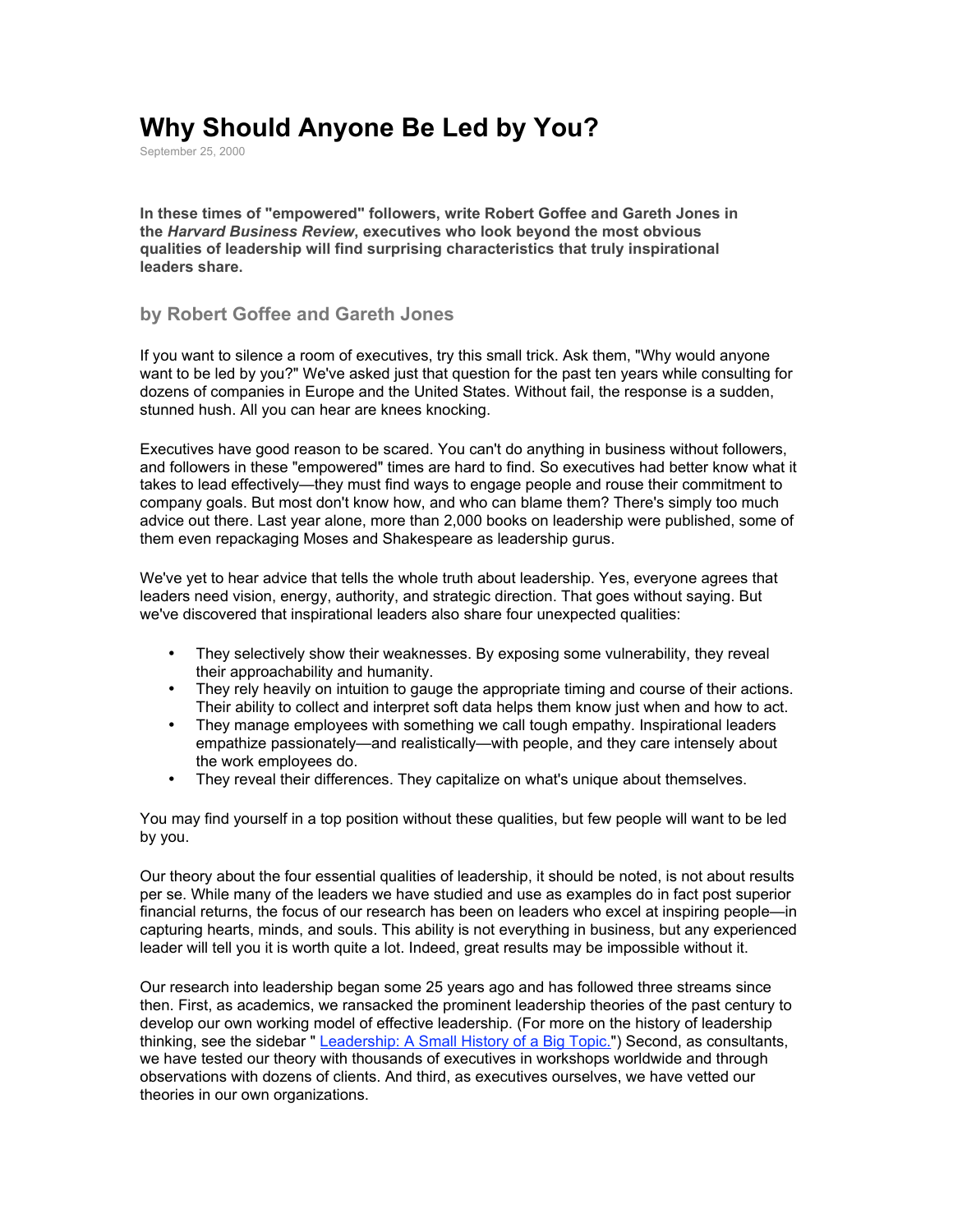Some surprising results have emerged from our research. We learned that leaders need all four qualities to be truly inspirational; one or two qualities are rarely sufficient. Leaders who shamelessly promote their differences but who conceal their weaknesses, for instance, are usually ineffective—nobody wants a perfect leader. We also learned that the interplay between the four qualities is critical. Inspirational leaders tend to mix and match the qualities in order to find the right style for the right moment. Consider humor, which can be very effective as a difference. Used properly, humor can communicate a leader's charisma. But when a leader's sensing skills are not working, timing can be off and inappropriate humor can make someone seem like a joker or, worse, a fool. Clearly, in this case, being an effective leader means knowing what difference to use and when. And that's no mean feat, especially when the end result must be authenticity.

## **Four Popular Myths About Leadership**

#### **Everyone can be a leader.** Not true. Many executives don't have the self-knowledge or the authenticity necessary for leadership. And selfknowledge and authenticity are only part of the equation. Individuals must also want to be leaders, and many talented employees are not interested in shouldering that responsibility. Others prefer to devote more time to their private

lives than to their work. After all, there is more to life than work, and more to work than being the boss.

#### **People who get to the top are leaders.**

Not necessarily. One of the most persistent misperceptions is that people in leadership positions are leaders. But people who make it to the top may have done so because of political acumen, not necessarily because of true leadership quality. What's more, real leaders are found all over the organization, from the executive suite to the shop floor. By definition, leaders are simply people who have followers, and rank doesn't have much to do with that. Effective military organizations like the U.S. Navy have long realized the importance of developing leaders throughout the organization.

#### **Leaders deliver business results.** Not always. If results were always a matter of good leadership, picking leaders would be easy. In every case, the best strategy would be to go after people in companies with the best results. But clearly, things are not that simple. Businesses in quasi-monopolistic industries can often do very well with competent management rather than great leadership. Equally, some well-led businesses do not necessarily produce results, particularly in the short term.

#### **Leaders are great coaches.**

Rarely. A whole cottage industry has grown up around the teaching that good leaders ought to be good coaches. But that thinking assumes that a single person can both inspire the troops and impart technical skills. Of course, it's possible that great leaders may also be great coaches, but we see that only occasionally. More typical are leaders like Steve Jobs whose distinctive strengths lie in their ability to excite others through their vision rather than through their coaching talents.

Excerpted from the article "Why Should Anyone Be Led by You?" in the **Harvard Business Review**, September-October 2000.

· · · ·